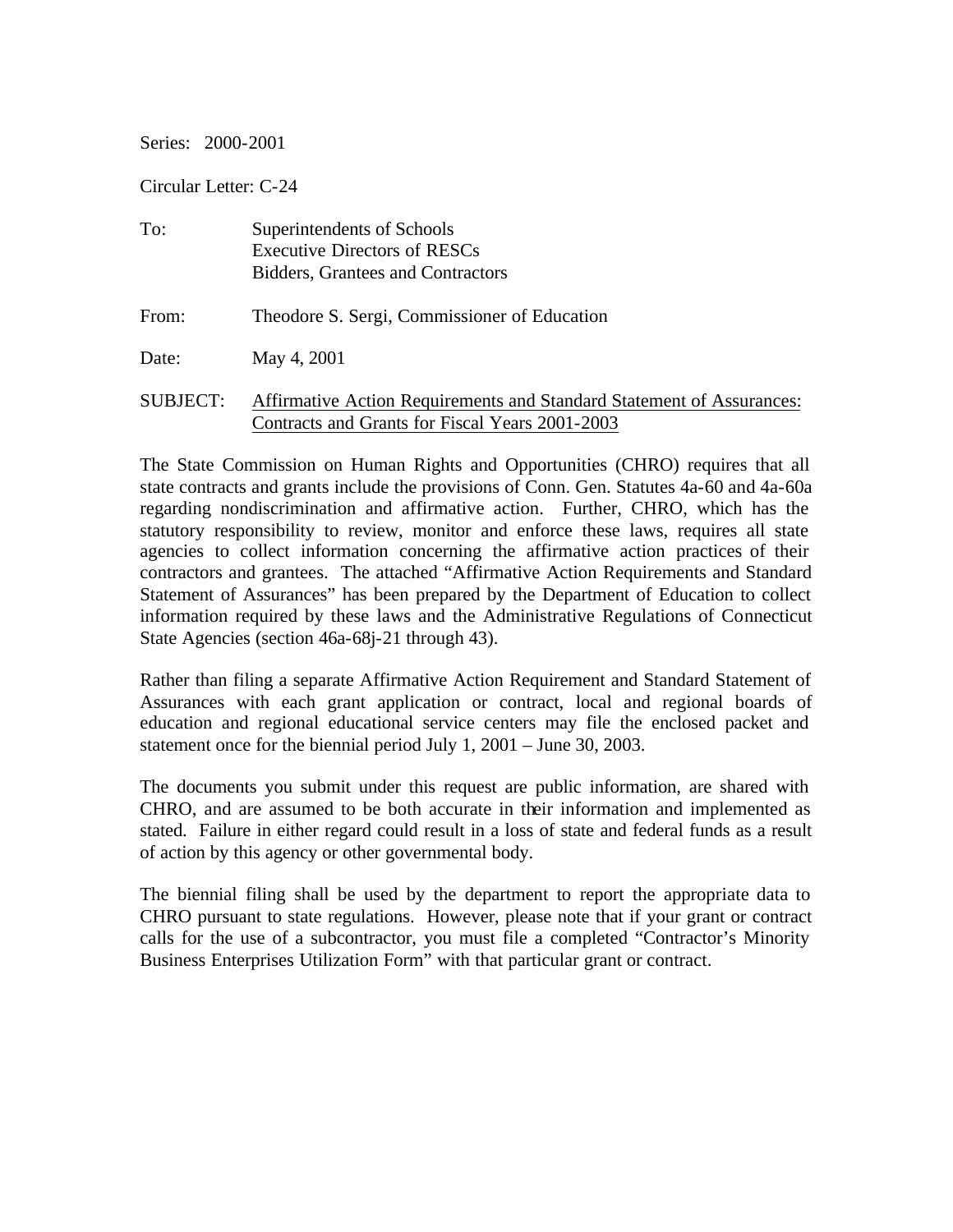The Connecticut State Department of Education "Standard Statement of Assurances" for all federal and state grants and contracts is a separate document unrelated to the Affirmative Action Requirements, but with one biennial submission significantly reduces paperwork.

The completed requirements for your biennial filing is due on or before June 8, 2001, at the following address:

> Affirmative Action Office State Department of Education 165 Capitol Avenue (Room 270) P. O. Box 2219 Hartford, Connecticut 06145

Please contact Robert Babcock, Billy Bentley or Barbara Brown in the Affirmative Action Office (860-713-6530) if you have any questions. Thank you.

TSS:rbl Enclosures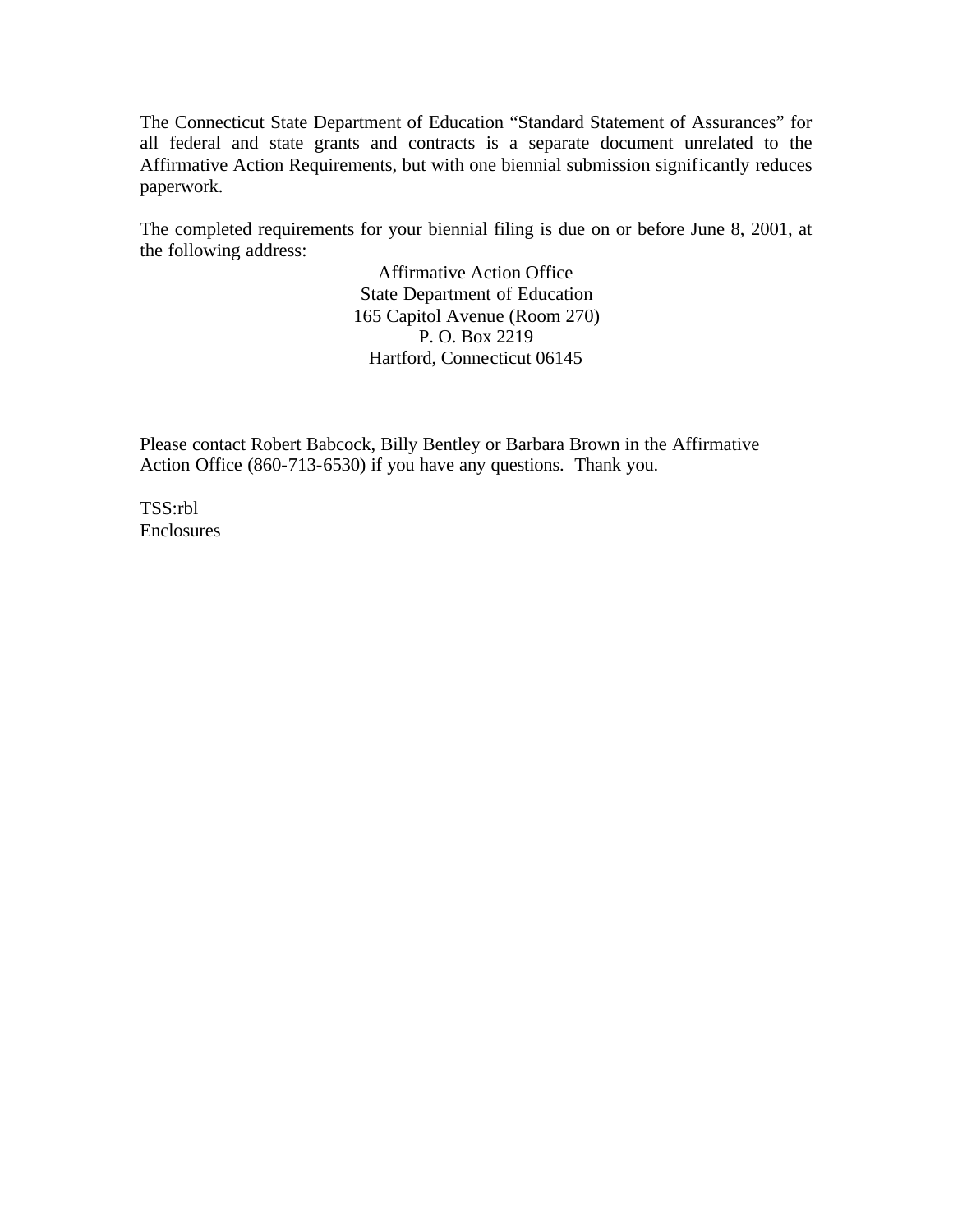# **CONNECTICUT STATE DEPARTMENT OF EDUCATION AFFIRMATIVE ACTION REQUIREMENTS**

The State Department of Education (SDE) is committed to Equal Opportunity and Affirmative Action and will not knowingly do business with any grantees, bidders, contractors, subcontractors or suppliers of materials who engage in acts of unlawful discrimination. In accordance with Administrative Regulations Sections 46a-68-31 through 46a-68-74 "Affirmative Action By State Government" and 4a-60 through 4a-60a and 46a-68c through 46a-68k "Contract Compliance" as administered by the Commission on Human Rights and Opportunities (CHRO), the SDE encourages grantees, bidders, contractors, subcontractors, and suppliers of materials to develop and implement Affirmative Action Plans.

Contractors with 50 or more employees and contract awards that total **\$4,000** or more for leases, rental and personal service agreements are required to have or develop a written Affirmative Action Plan addressing any identified under utilization of minorities and women. Further, contractors with fewer than 50 employees regardless of contract amount or contractors with 50 or more employees with a total contract amount of less than **\$4,000** for leases, rental and personal service agreements are required, at a minimum, to develop a written Affirmative Action Policy Statement.

In accordance with CHRO Regulations concerning contract compliance procedures for state agencies, this packet was prepared to assist all bidders for contractual services to comply with legally mandated application procedures. **All contractors and grantees must read and complete the appended forms where appropriate, and submit their Affirmative Action Policy Statement and Plan where appropriate**.

### **The following are appended hereto:**

- **1. Commission on Human Rights and Opportunities Contract Compliance Regulations and Notification to Bidders :** Makes prospective contractors and grantees aware of the State Department of Education's obligation to ensure that prospective contractors and grantees qualify pursuant to contract compliance requirements**.** *(Contractor/Grantee must complete).*
- **2. Workforce Analysis:** A comprehensive inventory of all employees by race, sex, job title, and occupational category *(Contractor/Grantee must complete).*
- **3. Definitions for Workforce Analysis:** Race/Ethnic identification and description of job categories to assist in the completion of workforce analysis.
- **4. Standard Statement of Assurances:** *(Grantee must complete to apply for grants).*
- **5. Contractor's Minority Business Enterprises Utilization Form**: *(Contractor/Grantee must complete when an MBE or WBE is engaged in a subcontract).*
- **6. Affidavit/Certificate of Corporation:** *(Contractor/Grantee must complete only when an MBE or WBE that is not registered with the Department of Administrative Services is engaged as a subcontractor and the Contractor/Grantee wish to receive credit for such pursuant to regulations).*
- 7. **Sample Affirmative Action Policy Statement:** Contractor/Grantee may use this as an example or may use it as their statement by placing it on their letterhead.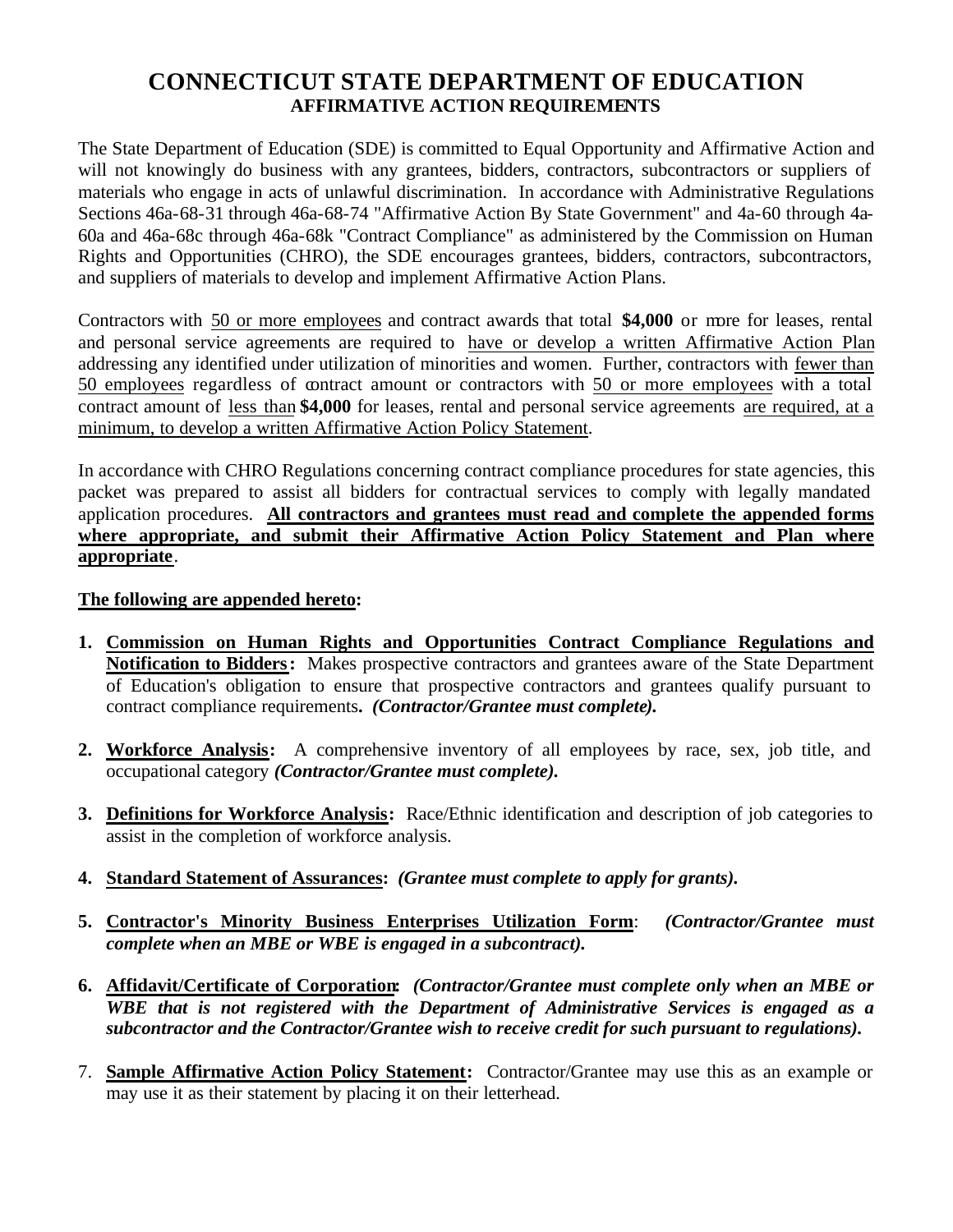Please submit the completed forms along with your proposal or bid to the person or office identified in the request for proposal.

> Affirmative Action Office State Department of Education 566-7619

(Rev 6/99)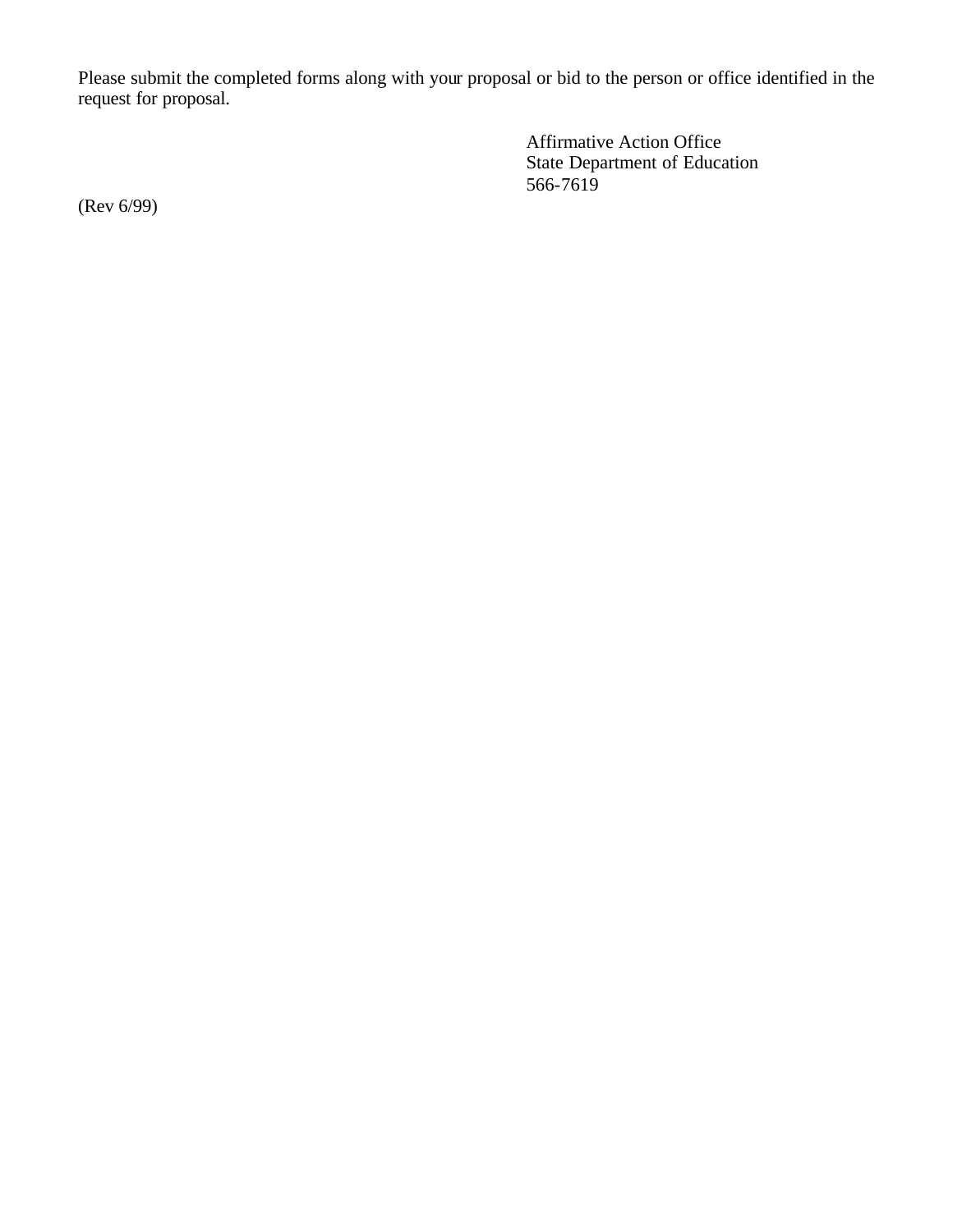### **NOTIFICATION TO BIDDERS**

The contract to be awarded is subject to contract compliance requirements mandated by Section 4a-60 and 4a-60a of the Connecticut General Statutes; and, when the awarding agency is the State, Section 46a71(d) and 46a-81 i(d) of the Connecticut General Statutes. There are Contract Compliance Regulations codified at Section 46a-68j-21 through 43 of the Regulations of Connecticut State Agencies which establish a procedure for the awarding of all contracts covered by Sections 46a-71(d) of the Connecticut General Statutes.

According to Section 46a-68j-30(9) of the Contract Compliance Regulations, *every agency awarding a contract subject to the contract compliance requirements has an obligation to "aggressively solicit the participation of legitimate minority business enterprises as bidders, contractors, subcontractors and suppliers of materials."*  **"Minority business enterprise"** is defined in Section 4a-60 of the Connecticut General Statutes as a business wherein fifty-one percent or more of the capital stock, or assets belong to a person or persons: "**(1)** *Who are active in the daily affairs of the enterprise;* **(2)** *who have the power to direct the management and policies of the enterprise;* **(3)** *who are members of a minority, as such term is defined in sub-section (a) of Section 32-9n."*  **"Minority"** groups are defined in section 32-9n of the Connecticut General Statutes as "**(1)** *Black Americans...* **(2)**  *Hispanic Americans...* **(3)** *persons with origins in the Iberian Peninsula...* **(4)** *Women...* **(5)** *Asian Pacific Americans and Pacific Islanders...* **(6)** *American Indians...* **(7)** individuals with a disability considered a minority business enterprise pursuant to Connecticut General Statutes, Section 32-9e." The above definitions apply to the contract compliance requirements by virtue of Section 46a-68j-21(11) of the Contract Compliance Regulations.

The awarding agency will consider the following factors when reviewing the bidder's qualifications under the contract compliance requirements:

- a) the bidder's success in implementing an affirmative action plan;
- b) the bidder's success in developing an apprentic eship program complying with Section 46a-68-1 to 46a-68- 17 of the Administrative Regulations of Connecticut State Agencies, inclusive;
- c) the bidder's promise to develop and implement a successful affirmative action plan;
- d) the bidder's submission of EEO-1 data indicating that the composition of its work force is at or near parity when compared to the racial and sexual composition of the work force in the relevant labor market area; and
- e) the bidder's promise to set aside a portion of the contract for legitimate minority business enterprises. **See**  Section 46a-68j-30(10)(E) of the Contract Compliance Regulations.
- f) the bidder's certifies firm is not listed on debarment lists promulgated pursuant to CGS, Section 31-53a and 34 CFR Part 85., Appendix A of federal statutes.

**INSTRUCTION:** Bidder must sign acknowledgment below, and return the signed acknowledgment to the State Department of Education along with the bid proposal.

The undersigned acknowledges receiving and reading a copy of the Commission on Human Rights and Opportunities Contract Compliance Regulations and the "Notification to Bidders" form.

Signature Date

On behalf of:

Organization Name

Project No: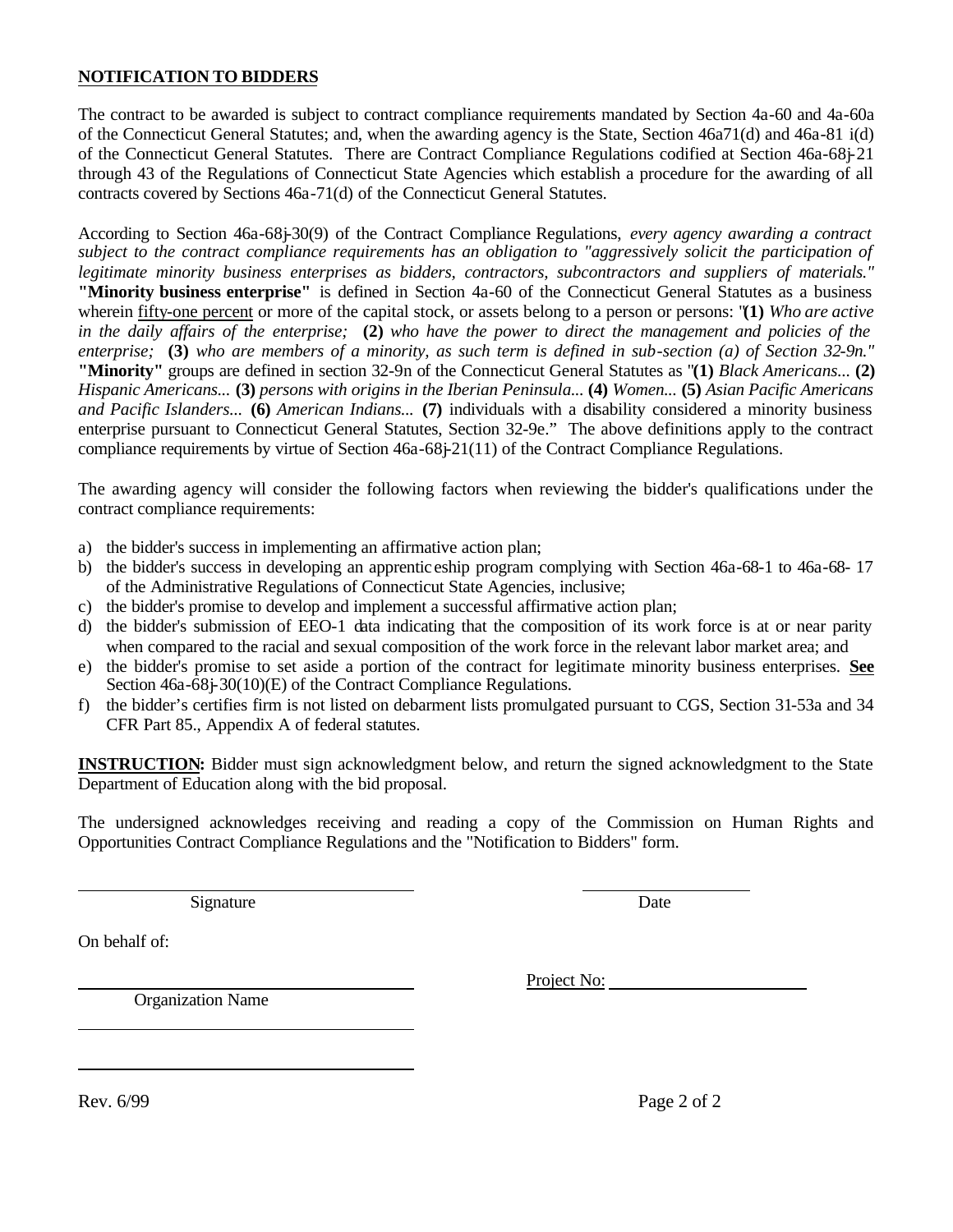#### **CONNECTICUT COMMISSION ON HUMAN RIGHTS & OPPORTUNITIES CONTRACT COMPLIANCE REGULATIONS AND NOTIFICATION TO BIDDERS Sections 46a-68j-23 (1)-(10) and 46a-68j-24 (a)**

#### **CONTRACT COMPLIANCE Sec. 46a-68j-23. Obligations of Contractors :**

Every contractor awarded a contract subject to contract compliance requirement shall:

- 1) Comply fully with all federal and state anti-discrimination laws, and shall not discriminate or permit a discriminatory practice to be committed;
- 2) Cooperate fully with the commission;
- 3) Submit periodic reports of its employment and subcontracting practices in such a form, in such a manner and at such a time as may be prescribed by the Commission;
- 4) Provide reasonable technical assistance and training to minority business enterprises to promote the participation of such concerns in state contracts and subcontracts;
- 5) Make a good faith effort, based upon the availability of minority business enterprises in the labor market area, to award a reasonable proportion of all subcontractors to such enterprises;
- 6) Maintain full and accurate support data for a period of two (2) years from the date the record is made or the date the contract compliance form is submitted, whichever is later, provided that this provision shall not excuse compliance with any other applicable record retention, state regulation or policy providing for a period of retention in excess of two (2) years;
- 7) Not discharge, discipline or otherwise discriminate against any person who has filed a complaint, testified or assisted in any proceeding with the commission;
- 8) Make available for inspection and copying any support data requested by the commission, and make available for interview any agent, servant or employee having knowledge of any matter concerning the investigation of a discriminatory practice complaint or any matter related to a contract compliance review;
- 9) Include a provision in all subcontracts with minority enterprises requiring that the minority business enterprise provide the Commission with such information on its structure and operations as the Commission finds necessary to make an informed determination as to whether the standards of Section 4a-60 of the Connecticut General Statutes as amended by Sec. 2 of Public Act 89-253 have been met; and
- 10) Undertake such other reasonable activities or efforts as the Commission may prescribe to ensure the participation of minority business enterprises as state contractors and subcontractors.

#### **Sec 46a-68j-24. Utilization of Minority Business Enterprises:**

a) Contractors shall make good faith efforts to employ minority business enterprises as subcontractors and suppliers of materials on all projects subject to contract compliance requirements.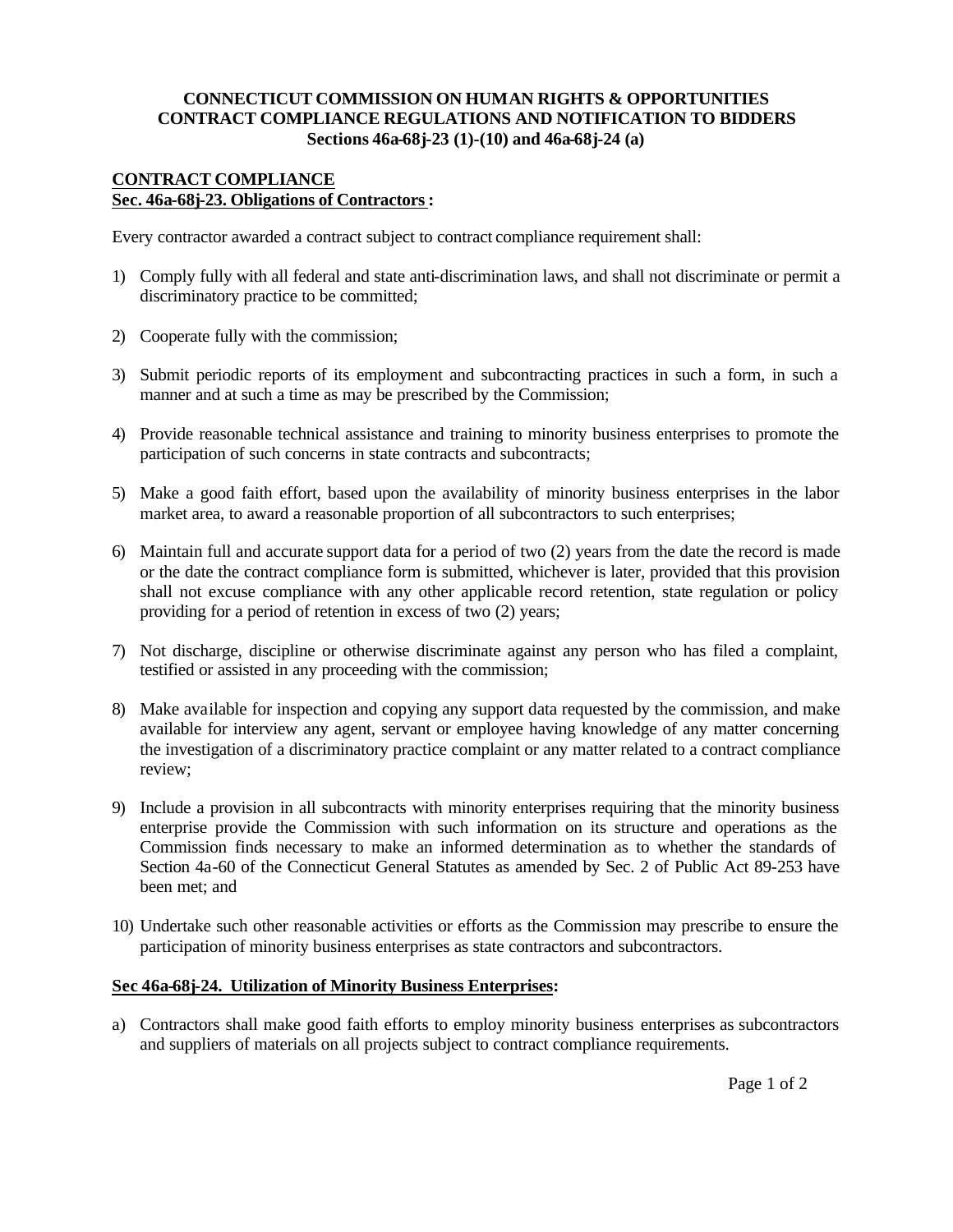### **CONNECTICUT COMMISSION ON HUMAN RIGHTS AND OPPORTUNITIES WORKFORCE ANALYSIS**

| <b>Contractor Name:</b> |  |
|-------------------------|--|
| Address:                |  |

Total number of CT employees: Full-time Part time

Complete the following Analysis for employees of Connecticut work sites who are:

| <b>JOB</b><br><b>CATEGORIES</b>                                                                       | <b>OVERALL</b><br><b>TOTALS</b><br>(SUM OF ALL<br>COLS.<br>MALE &<br><b>FEMALE</b> ) | <b>WHITE</b><br>(NOT OF<br><b>HISPANIC</b><br>ORIGIN) |               | <b>BLACK</b><br>(NOT OF<br><b>HISPANIC</b><br><b>ORIGIN</b> |               | <b>HISPANIC</b> |               | <b>ASIAN OR</b><br><b>PACIFIC</b><br><b>ISLANDER</b> |               | <b>AMERICAN</b><br><b>INDIAN OR</b><br><b>ALASKAN</b><br><b>NATIVE</b> |               | <b>PEOPLE</b><br><b>WITH</b><br><b>DISABILITIES</b> |               |
|-------------------------------------------------------------------------------------------------------|--------------------------------------------------------------------------------------|-------------------------------------------------------|---------------|-------------------------------------------------------------|---------------|-----------------|---------------|------------------------------------------------------|---------------|------------------------------------------------------------------------|---------------|-----------------------------------------------------|---------------|
|                                                                                                       |                                                                                      | <b>MALE</b>                                           | <b>FEMALE</b> | <b>MALE</b>                                                 | <b>FEMALE</b> | <b>MALE</b>     | <b>FEMALE</b> | <b>MALE</b>                                          | <b>FEMALE</b> | <b>MALE</b>                                                            | <b>FEMALE</b> | <b>MALE</b>                                         | <b>FEMALE</b> |
| <b>OFFICIALS &amp;</b><br><b>MANAGERS</b>                                                             |                                                                                      |                                                       |               |                                                             |               |                 |               |                                                      |               |                                                                        |               |                                                     |               |
| <b>PROFESSIONALS</b>                                                                                  |                                                                                      |                                                       |               |                                                             |               |                 |               |                                                      |               |                                                                        |               |                                                     |               |
| <b>TECHNICIANS</b>                                                                                    |                                                                                      |                                                       |               |                                                             |               |                 |               |                                                      |               |                                                                        |               |                                                     |               |
| <b>PARAPROFESSIONAL</b>                                                                               |                                                                                      |                                                       |               |                                                             |               |                 |               |                                                      |               |                                                                        |               |                                                     |               |
| <b>SALES WORKER</b>                                                                                   |                                                                                      |                                                       |               |                                                             |               |                 |               |                                                      |               |                                                                        |               |                                                     |               |
| <b>OFFICE &amp; CLERICAL</b>                                                                          |                                                                                      |                                                       |               |                                                             |               |                 |               |                                                      |               |                                                                        |               |                                                     |               |
| <b>CRAFT WORKERS</b><br>(Skilled)                                                                     |                                                                                      |                                                       |               |                                                             |               |                 |               |                                                      |               |                                                                        |               |                                                     |               |
| <b>OPERATIVES</b><br>(Semi-skilled)                                                                   |                                                                                      |                                                       |               |                                                             |               |                 |               |                                                      |               |                                                                        |               |                                                     |               |
| <b>LABORERS</b><br>(unskilled)                                                                        |                                                                                      |                                                       |               |                                                             |               |                 |               |                                                      |               |                                                                        |               |                                                     |               |
| <b>SERVICE WORKERS</b>                                                                                |                                                                                      |                                                       |               |                                                             |               |                 |               |                                                      |               |                                                                        |               |                                                     |               |
| <b>TOTALS</b><br><b>ABOVE</b>                                                                         |                                                                                      |                                                       |               |                                                             |               |                 |               |                                                      |               |                                                                        |               |                                                     |               |
| <b>TOTALS</b><br><b>ONE YEAR</b><br>AGO                                                               |                                                                                      |                                                       |               |                                                             |               |                 |               |                                                      |               |                                                                        |               |                                                     |               |
| FORMAL, ON - THE JOB TRAINEES (Enter figures for the same categories as are shown above).             |                                                                                      |                                                       |               |                                                             |               |                 |               |                                                      |               |                                                                        |               |                                                     |               |
| <b>Apprentices</b>                                                                                    |                                                                                      |                                                       |               |                                                             |               |                 |               |                                                      |               |                                                                        |               |                                                     |               |
| <b>Trainees</b>                                                                                       |                                                                                      |                                                       |               |                                                             |               |                 |               |                                                      |               |                                                                        |               |                                                     |               |
| OTHER:<br><b>EMPLOYMENT FIGURES WERE OBTAINED FROM</b><br>VISUAL CHECK:<br><b>EMPLOYMENT RECORDS:</b> |                                                                                      |                                                       |               |                                                             |               |                 |               |                                                      |               |                                                                        |               |                                                     |               |

1. Have you successfully implemented an Affirmative Action Plan? Yes: Date of implementation

Not Applicable: Explain:

- (a) Please submit a summary of your Affirmative Action Plan.
- 2. Have you successfully developed an apprenticeship program complying with Sec. 46a-68-17 of the Connecticut Department of Labor Regulations, inclusive? Yes: No: Not Applicable: Explanation:
- 3. According to EEO-1 data, is the composition of your workforce at or near parity when compared with the race and gender composition of the workforce in the relevant labor market area? Yes: No: Explanation:
- 4. If you plan to subcontract, will you set aside a portion of the contract for legitimate minority business enterprises?

Yes: No: Explanation: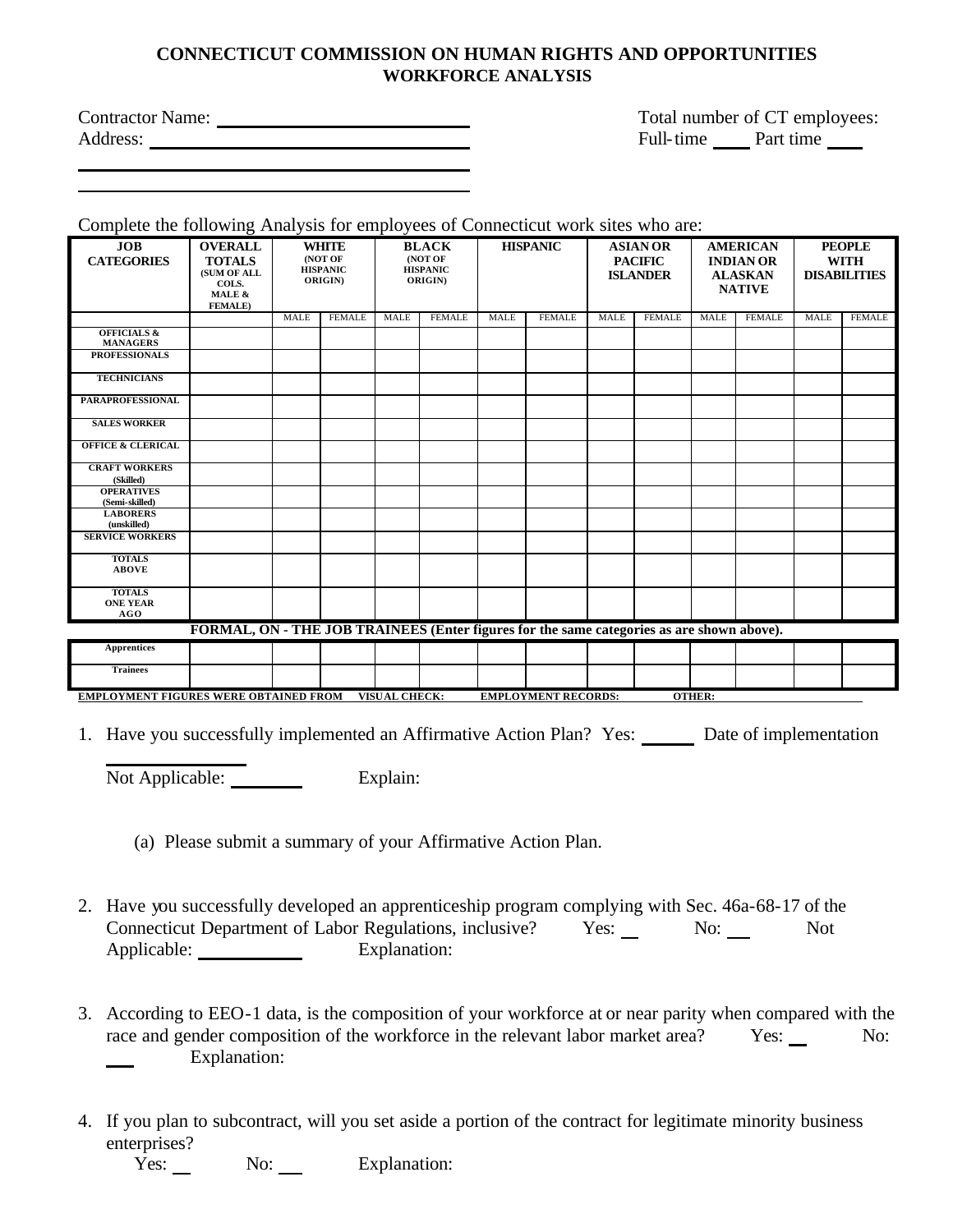Contractor's Authorized Signature Date

[WFA 6/99]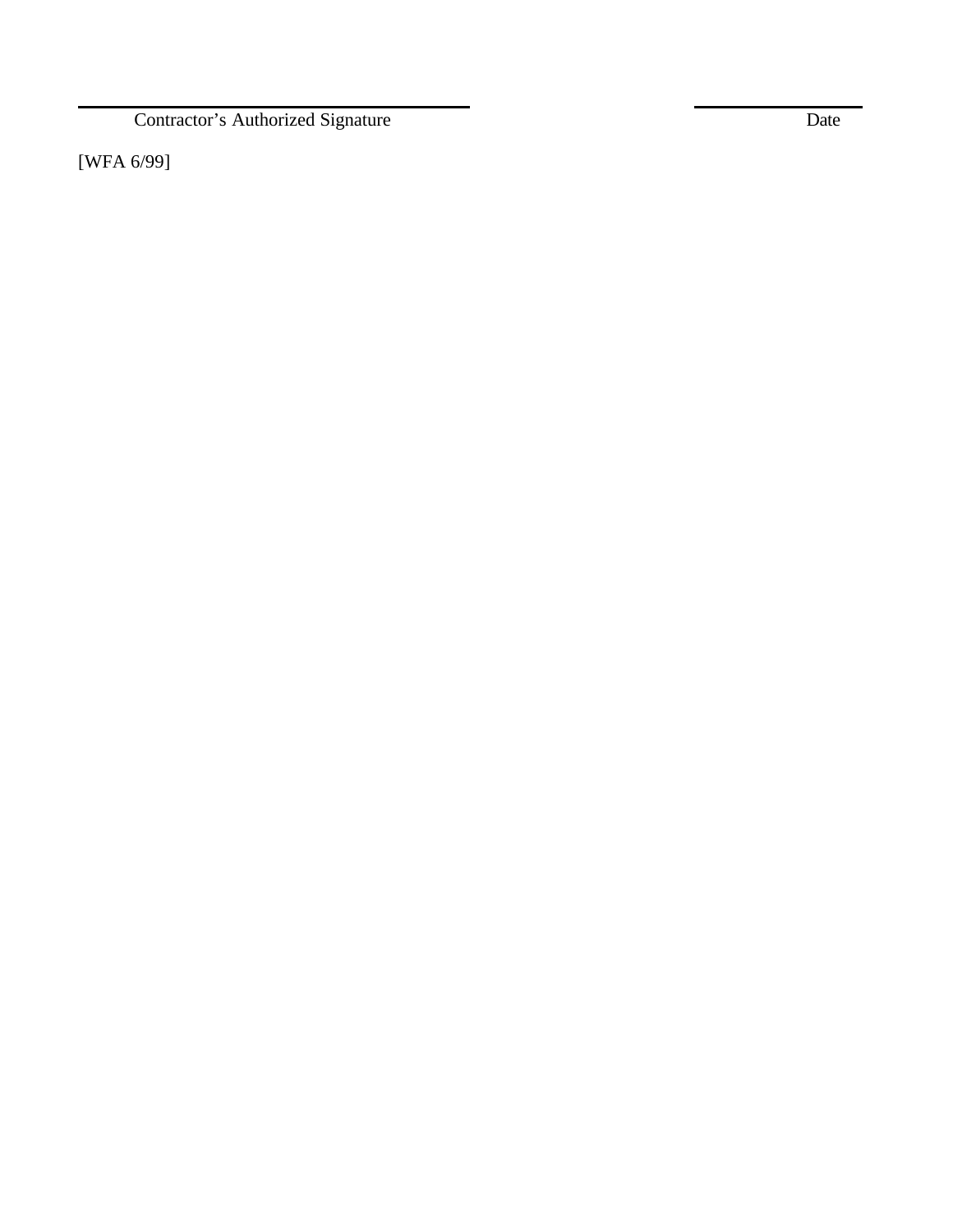### **DEFINITIONS FOR WORKFORCE ANALYSIS**

### **RACE/ETHNIC IDENTIFICATION:**

You may acquire the race/ethnic information necessary for this report either by visual surveys of the Workforce, or from records as to the identity of employees after the starting date of employment.

Please note that conducting a visual survey and keeping records of the race/ethnic identity of employees is legal in all jurisdictions and under all Federal and State Laws.

Race/ethnic designations as used by the Equal Employment Opportunity Commission do not denote scientific definitions of anthropological origins. For the purpose of this report, an employee may be included in the group to which he or she appears to belong, identifies with, or is regarded in the community as belonging. However, no person should be counted in more than one race/ethnic group.

### **DESCRIPTION OF JOB CATEGORIES :**

**Officials and managers:** Occupations requiring administrative managerial personnel who set broad policies, exercise overall responsibility for execution of these policies, and direct individual departments or special phases of a firm's operations. Includes: *officials, executives, middle management, plan managers, department managers, and superintendents, salaried supervisors who are members of management, purchasing agents and buyers, railroad conductors and yard masters, ship captains, mates and other officers, farm operators and managers, and kindred workers.* 

**Professionals:** Occupations requiring either college graduation or experience of such kind and amount as to provide a comparable background. Includes: *accountants and auditors, airplane pilots, and navigators, architects, artists, chemists, designers, dietitians, editors, engineers, lawyers, librarians, mathematicians, natural scientists, registered professional nurses, personnel and labor relations specialists, physical scientists, physicians, social scientists, teachers, and kindred workers*.

**Technicians:** Occupations requiring a combination of basic scientific knowledge and manual skill which can be obtained through two (2) years of post-high school education, such as is offered in many technical institutes and junior colleges, or through equivalent on-the-job training. Includes: *computer programmers, drafters, engineering aides, junior engineers, mathematical aides, licensed practical or vocational nurses, photographers, radio operators, scientific assistants, surveyors, technical illustrators, technicians (medical, dental, electronic, physical science), and kindred workers.* 

**Sales:** Occupations engaging wholly or primarily in direct selling. Includes *kindred workers.* 

**Office and clerical:** All clerical type work regardless of level of difficulty. Includes *kindred workers.*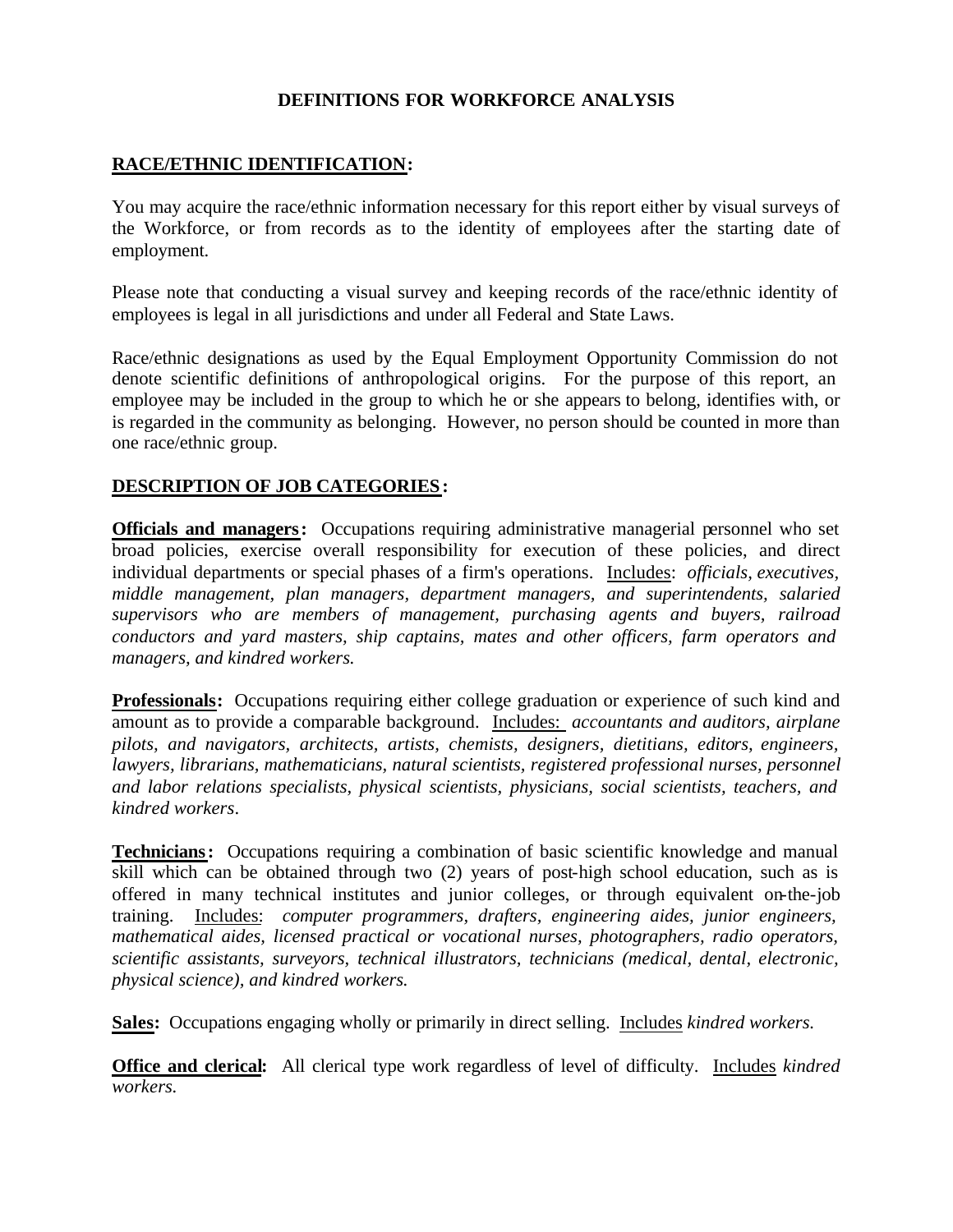**Craft Workers:** *(skilled)* - Manual workers of relatively high skill level having a thorough comprehensive knowledge of the processes involved in their work. Exercise considerable independent judgment and usually receive an extensive period of taining. Includes *kindred workers.* 

**Operatives:** *(semiskilled) -* Workers who operate machine or processing equipment or perform other factory-type duties of intermediate skill level which can be mastered in a few weeks and require only limited training. Includes *kindred workers.* 

**Laborers:** *(unskilled) -* Workers in manual occupations which generally require no special training, perform elementary duties that may be learned in a few days and require the application of little or no independent judgment. Includes *kindred workers.* 

### **On-the job trainees:**

**Production:** Persons engaged in formal training as a craft worker - when not trained under apprentice programs - operative, laborer and service occupations.

**White collar:** Persons engaged in formal training for clerical, managerial, professional, technical, sales office and clerical occupations.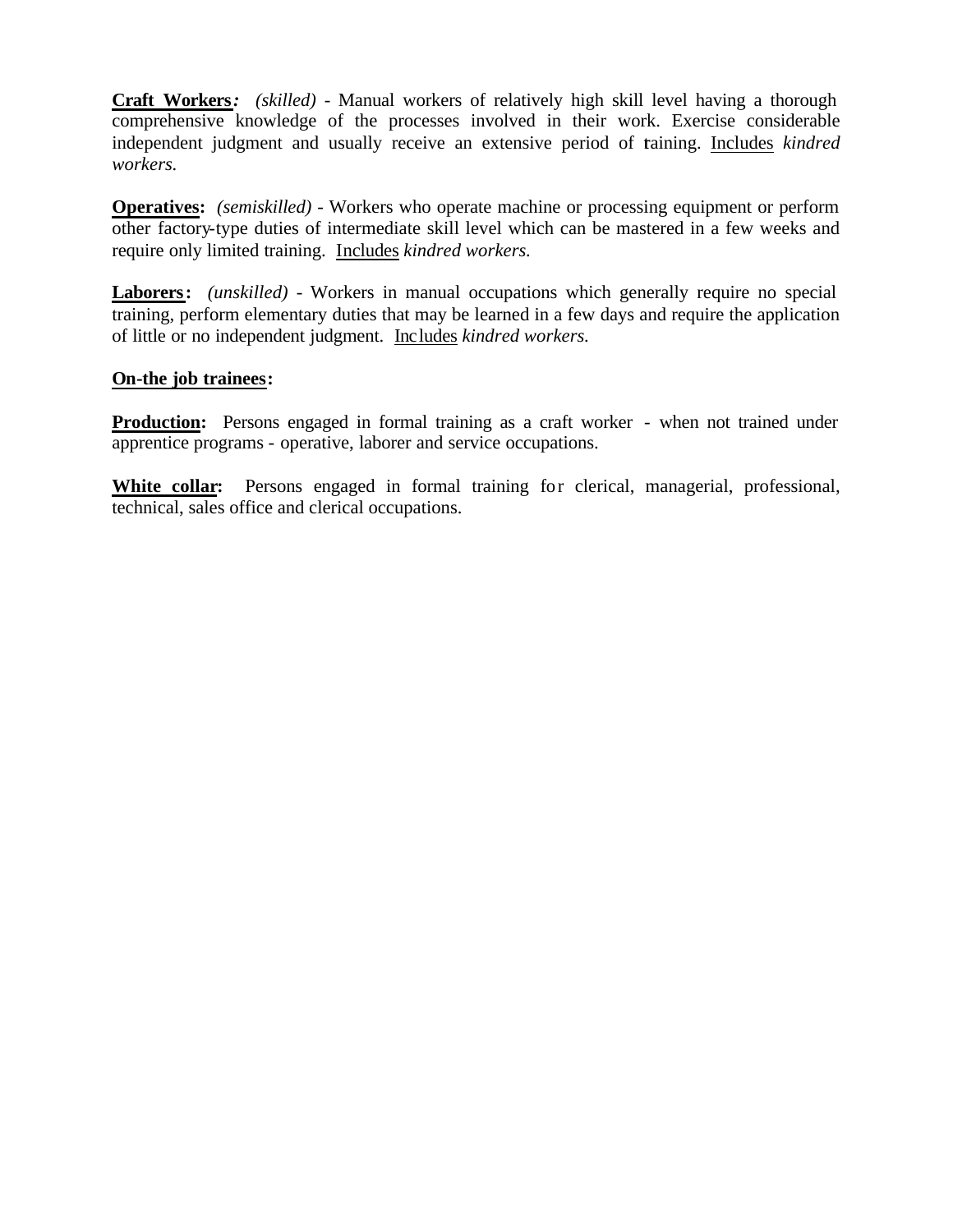## **CONNECTICUT STATE DEPARTMENT OF EDUCATION STANDARD STATEMENT OF ASSURANCES GRANT PROGRAMS**

**PROJECT TITLE: Federal & State Education Grants & Contracts: 7/1/2001-6/30/2003** 

**THE APPLICANT: HEREBY ASSURES THAT:** 

(Insert Agency/School Name)

- **A.** The applicant has the necessary legal authority to apply for and receive the proposed grant;
- **B.** The filing of this application has been authorized by the applicant's governing body, and the undersigned official has been duly authorized to file this application for and on behalf of said applicant, and otherwise to act as the authorized representative of the applicant in connection with this application;
- **C.** The activities and services for which assistance is sought under this grant will be administered by or under the supervision and control of the applicant;
- **D.** The project will be operated in compliance with all applicable state and federal laws and in compliance with regulations and other policies and administrative directives of the Connecticut State Board of Education and the State Department of Education;
- **E.** Grant funds shall not be used to supplant funds normally budgeted by the agency;
- **F.** Fiscal control and accounting procedures will be used to ensure proper disbursement of all funds awarded;
- **G.** The applicant will submit a final project report (within 60 days of the project completion) and such other reports, as specified, to the State Department of Education, including information relating to the project records and access thereto as the State Department of Education may find necessary;
- **H.** The Connecticut State Department of Education reserves the exclusive right to use and grant the right to use and/or publish any part or parts of any summary, abstract, reports, publications, records and materials resulting from this project and this grant;
- **I.** If the project achieves the specified objectives, every reasonable effort will be made to continue the project and/or implement the results after the termination of state/federal funding;
- **J.** The applicant will protect and save harmless the State Board of Education from financial loss and expense, including legal fees and costs, if any, arising out of any breach of the duties, in whole  $\alpha$ part, described in the application for the grant;
- **K.** At the conclusion of each grant period, the applicant will provide for an independent audit report acceptable to the grantor in accordance with Sections 7-394a and 7-396a of the Connecticut General Statutes, and the applicant shall return to the State Department of Education any moneys not expended in accordance with the approved program/operation budget as determined by the audit;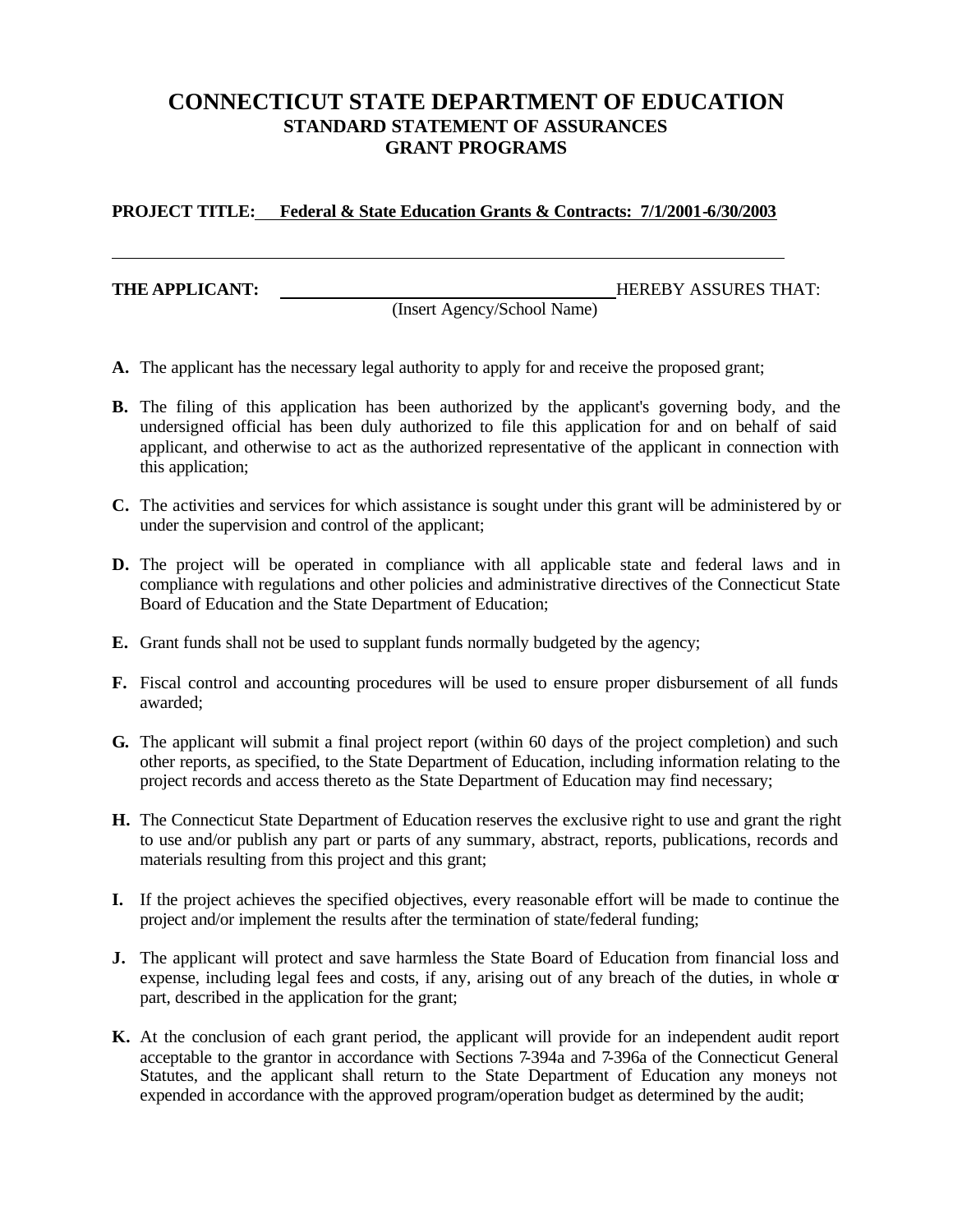- **L.** The grant award is subject to approval of the State Department of Education and availability of state or federal funds.
- **M.** The applicant agrees and warrants that Sections 4 -190 to 4 -197, inclusive, of the Connecticut General Statutes concerning the Personal Data Act and Sections 10-4-8 to 10-4-10, inclusive, of the Regulations of Connecticut State Agencies promulgated thereunder are hereby incorporated by reference.

#### **N. Required Language:**

1) For purposes of this section, "Commission" means the Commission on Human Rights and Opportunities.

For the purposes of this section, "minority business enterprise" means any small contractor or supplier of materials fifty-one percent or more of the capital stock, if any, or assets of which is owned by a person or persons: (a) who are active in the daily affairs of the enterprise, (b) who have the power to direct the management and policies of the enterprise and (c) who are members of a minority, as such term is defined in subsection (a) of Conn. Gen. Statue Section 32-9n; and "good faith" means that degree of diligence which a reasonable person would exercise in the performance of legal duties and obligations. "Good faith efforts" shall include, but not be limited to, those reasonable initial efforts necessary to comply with statutory or regulatory requirements and additional or substituted efforts when it is determined that such initial efforts will not be sufficient to comply with such requirements.

For purposes of this section, "sexual orientation" means having a preference for heterosexuality, homosexuality or bisexuality, having a history of such preference or being identified with such preference, but excludes any behavior which constitutes a violation of part VI of chapter 952 of the general statutes.

2) The contractor agrees and warrants that in the performance of the contract such contractor will not discriminate or permit discrimination against any person or group of persons on the grounds of race, color, religious creed, age, marital status, national origin, ancestry, sex, mental retardation or physical disability, including, but not limited to, blindness, unless it is shown by such contractor that such disability prevents performance of the work involved, in any manner prohibited by the laws of the United States or of the state of Connecticut. If the contract is for a public works proje ct, the contractor agrees and warrants that he will make good faith efforts to employ minority business enterprises as subcontractors and suppliers of materials on such project. The contractor further agrees to take affirmative action to insure that applicants with job related qualifications are employed and that employees are treated when employed without regard to their race, color, religious creed, age, marital status, national origin, ancestry, sex, mental retardation, or physical disability, including, but not limited to, blindness, unless it is shown by such contractor that such disability prevents performance of the work involved; (b) the contractor agrees, in all solicitations or advertisements for employees placed by or on behalf of the contractor, to state that it is an "Affirmative Action-Equal Opportunity Employer" in accordance with regulations adopted by the commission; (c) the contractor agrees to provide each labor union or representative of workers with which such contractor has a collective bargaining agreement or other contract or understanding and each vendor with which such contractor has a contract or understanding, a notice to be provided by the Commission, advising the labor union or worker's representative of the contractor's commit ments under this section and to post copies of the notice in conspicuous places available to employees and applicants for employment; (d) the contractor agrees to comply with each provision of this section and Conn. Gen. Stat. Sections 4a-62, 32-9e, 46a-56 and 46a-68b to 46a-68k, inclusive, and with each regulation or relevant order issued by said Commission pursuant to said sections; (e) the contractor agrees to provide the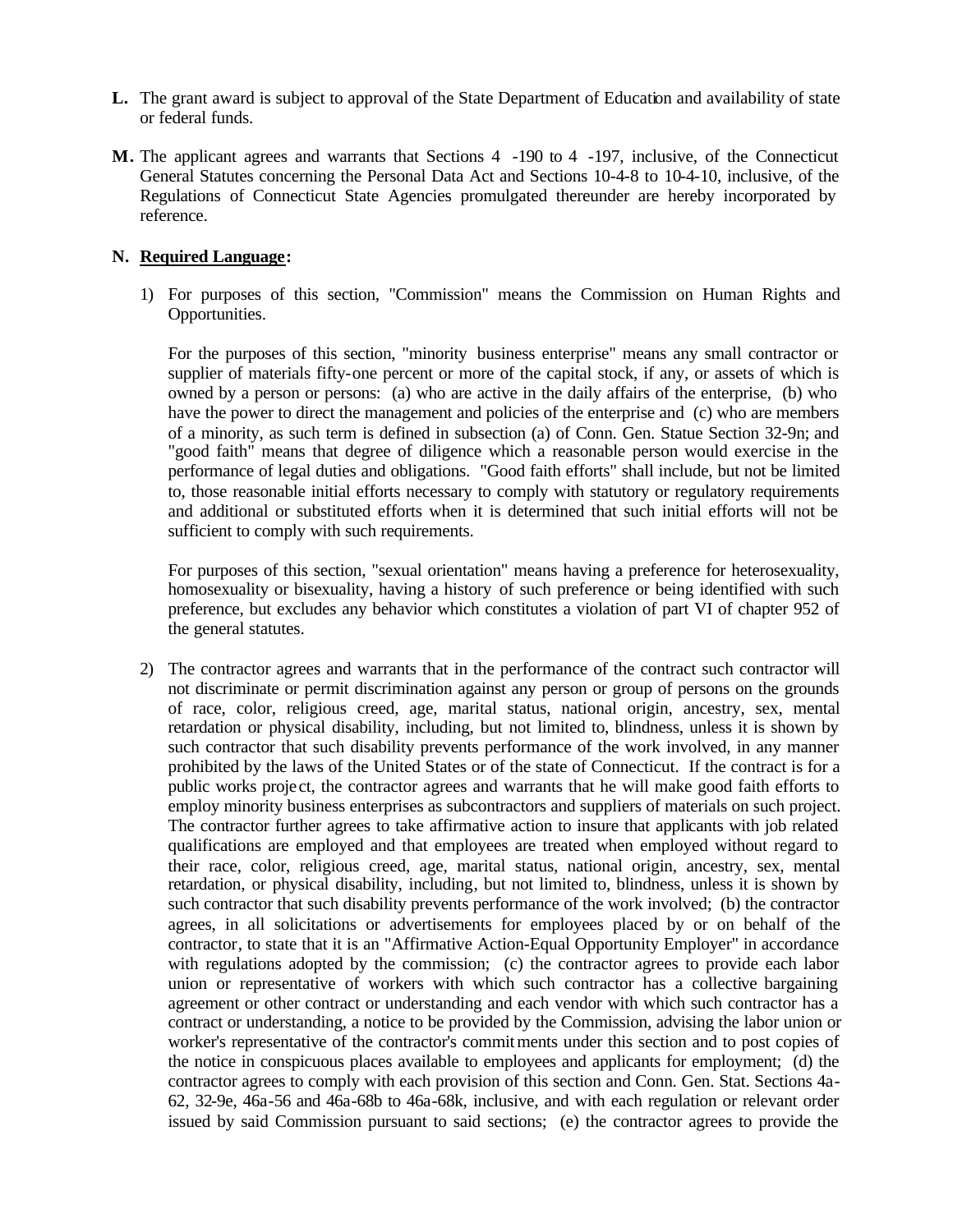Commission on Human Rights and Opportunities with such information requested by the Commission, and permit access to pertinent books, records and accounts, concerning the employment practices and procedures of the contractor as relate to the provisions of this section and section 46a-56.

- 3) Determination of the contractor's good faith efforts shall include but shall not be limited to the following factors: The contractor's employment and subcontracting policies, patterns and practices; affirmative advertising, recruitment and training; technical assistance activities and such other reasonable activities or efforts as the Commission may prescribe that are designed to ensure the participation of minority business enterprises in public works projects.
- 4) The contractor shall develop and maintain adequate documentation, in a manner prescribed by the commission, of its good faith efforts.
- 5) The contractor shall include the provisions of subsection (2) of this section in every subcontract or purchase order entered into in order to fulfill any obligation of a contract with the state and such provisions shall be binding on a subcontractor, vendor or manufacturer unless exempted by regulations or orders of the commission. The contractor shall take such action with respect to any such subcontract or purchase order as the commission may direct as a means of enforcing such provisions including sanctions for noncompliance in accordance with this section and Conn. Gen. Statue Sections 4a-62, 32-9e, 46a-56 and 46a-68b to 46a-68k, inclusive; provided if such contractor becomes involved in, or is threatened with, litigation with a subcontractor or vendor as a result of such direction by the Commission, the contractor may request the State of Connecticut to enter into any such litigation or negotiation prior thereto to protect the interests of the state and the state may so enter.
- 6) The contractor agrees to comply with the regulations referred to in this section as they exist on the date of this contract and as they may be adopted or amended from time to time during the term of this contract and any amendments thereto.
- 7) The contractor agrees and warrants that in the performance of the contract such contractor will not discriminate or permit discrimination against any person or group of persons on the grounds of sexual orientation, in any matter prohibited by the la ws of the United States or of the State of Connecticut, and that employees are treated when employed without regard to their sexual orientation; (b) the contractor agrees to provide each labor union or representative of workers with which such contractor has a collective bargaining agreement or other contract or understanding and each vendor with which such contractor has a contract or understanding, a notice to be provided by the Commission on Human Rights and Opportunities advising the labor union or workers' representative of the contractor's commitments under this section, and to post copies of the notice in conspicuous places available to employees and applicants for employment; (c) the contractor agrees to comply with each provision of this section and with each regulation or relevant order issued by said commission pursuant to section 46a-56 of the general statutes; (d) the contractor agrees to provide the commission on human rights and opportunities with such information requested by the commission, and permit access to pertinent books, records and accounts, concerning the employment practices and procedures of the contractor which relate to the provisions of this section and section 46a-56 of the general statutes.
- 8) The contractor shall include the provisions of subsection (7) of this section in every subcontract or purchase order entered into in order to fulfill any obligation of a contract with the state and such provisions shall be binding on a subcontractor, vendor or manufacturer unless exempted by regulations or orders of the Commission. The contractor shall take such action with respect to any such subcontract or purchase order as the Commission may direct as a means of enforcing such provisions including sanctions for noncompliance in accordance with section 46a-56 of the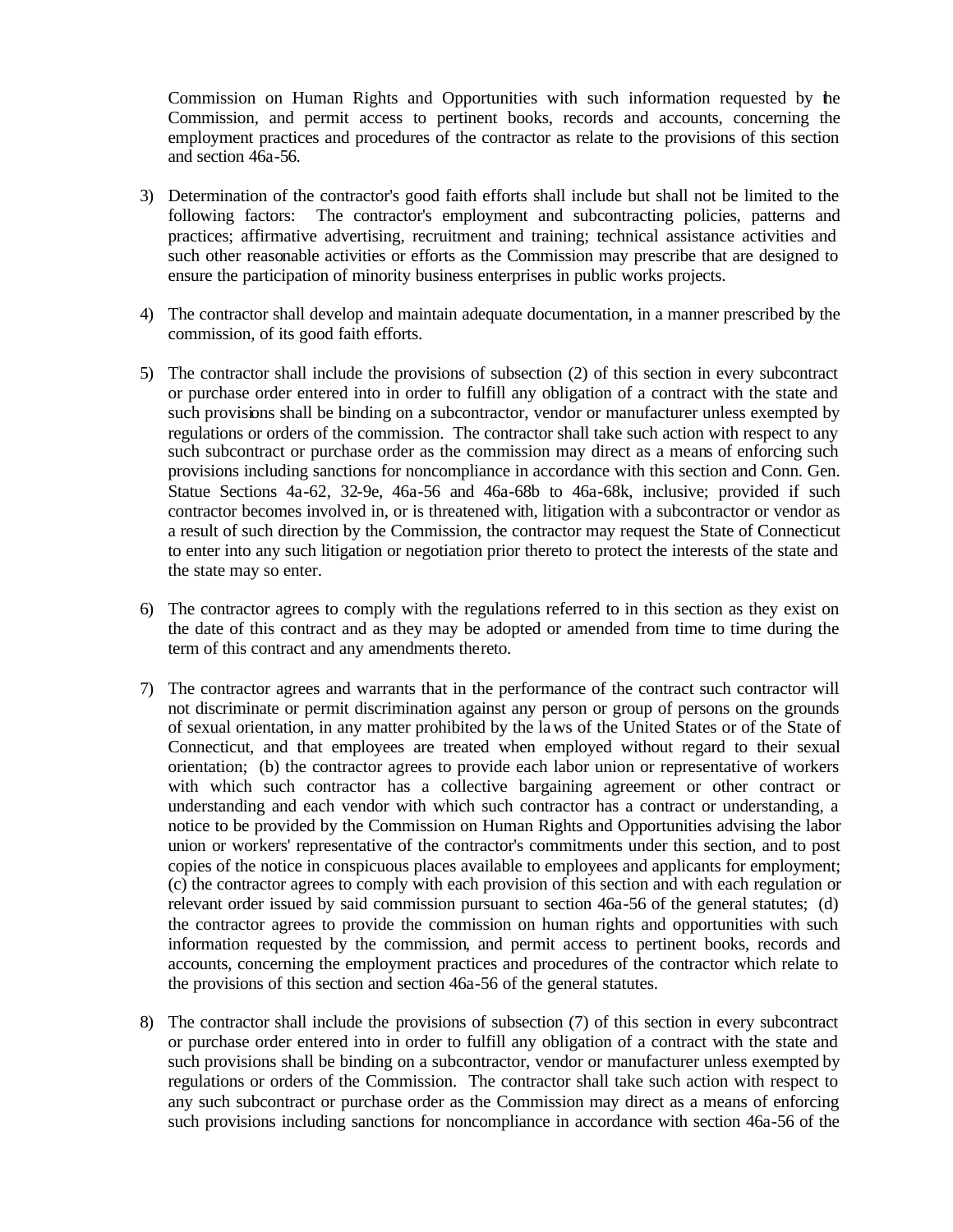general statutes; provided, if such contractor becomes involved in, or is threatened with, litigation with a subcontractor or vendor as a result of such direction by the Commission, the contractor may request the State of Connecticut to enter into any such litigation or negotiation prior thereto to protect the interests of the state and the state may so enter.

I, the undersigned authorized official, hereby certify that these assurances shall be fully implemented.

| Signature     |  |
|---------------|--|
| Name (typed)  |  |
| Title (typed) |  |
| Date          |  |

Rev. 6/99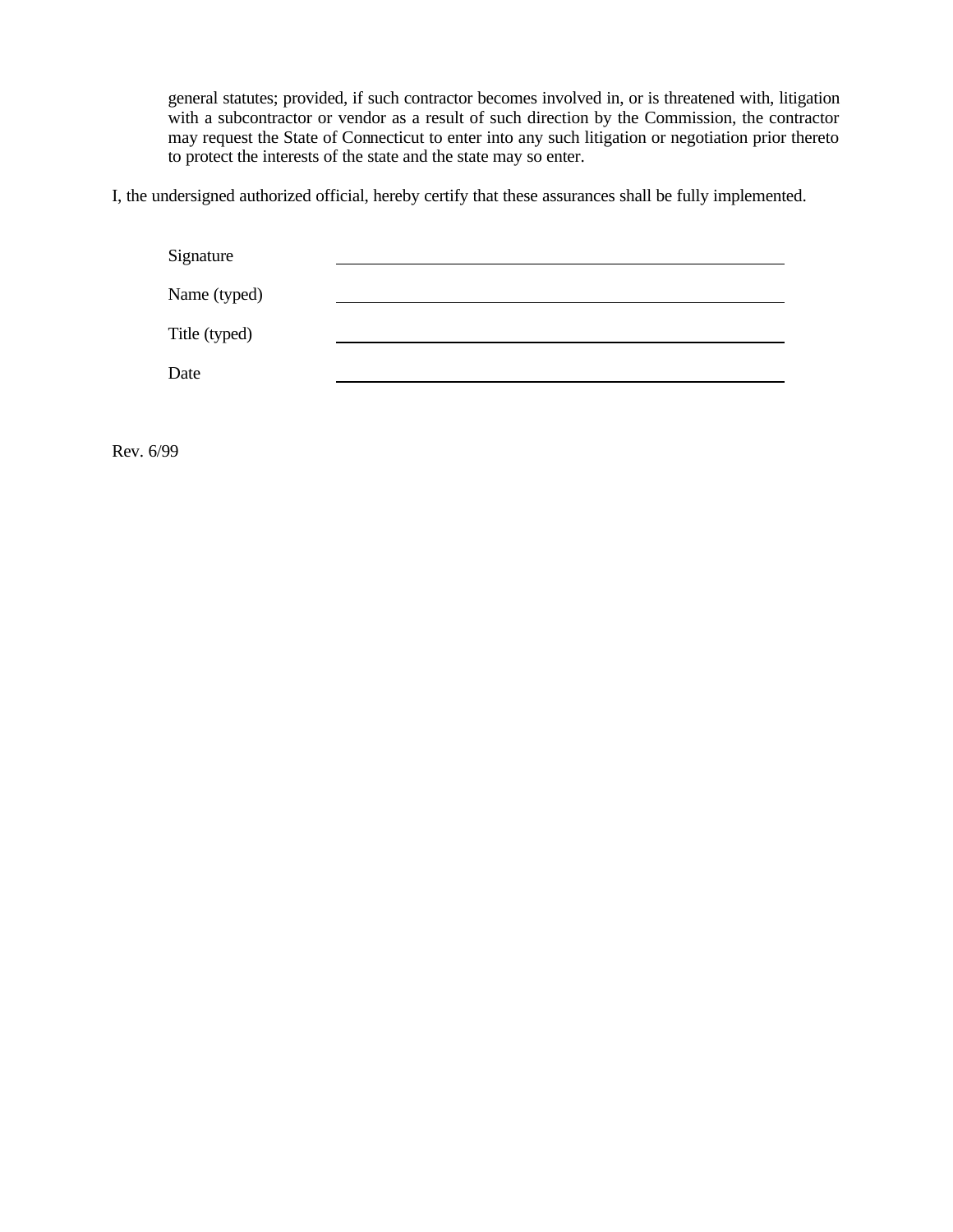## **CONTRACTOR'S MINORITY BUSINESS ENTERPRISES**

## **UTILIZATION FORM**

| <b>NAME AND ADDRESS OF AWARDING AGENCY:</b>                                                                                                                                                                                                                                          | <b>NAME AND ADDRESS OF CONTRACTOR:</b>                    |                                          |  |  |  |  |
|--------------------------------------------------------------------------------------------------------------------------------------------------------------------------------------------------------------------------------------------------------------------------------------|-----------------------------------------------------------|------------------------------------------|--|--|--|--|
|                                                                                                                                                                                                                                                                                      |                                                           |                                          |  |  |  |  |
|                                                                                                                                                                                                                                                                                      |                                                           |                                          |  |  |  |  |
|                                                                                                                                                                                                                                                                                      |                                                           |                                          |  |  |  |  |
|                                                                                                                                                                                                                                                                                      |                                                           |                                          |  |  |  |  |
|                                                                                                                                                                                                                                                                                      |                                                           |                                          |  |  |  |  |
|                                                                                                                                                                                                                                                                                      |                                                           |                                          |  |  |  |  |
|                                                                                                                                                                                                                                                                                      |                                                           |                                          |  |  |  |  |
| <b>PROJECT NO:</b>                                                                                                                                                                                                                                                                   |                                                           |                                          |  |  |  |  |
| <b>DATE AWARDED:</b>                                                                                                                                                                                                                                                                 |                                                           |                                          |  |  |  |  |
|                                                                                                                                                                                                                                                                                      |                                                           |                                          |  |  |  |  |
| <b>DATE BID OPENED</b>                                                                                                                                                                                                                                                               |                                                           |                                          |  |  |  |  |
|                                                                                                                                                                                                                                                                                      |                                                           |                                          |  |  |  |  |
| <b>NOTICE TO CONTRACTORS:</b> Under Section 46a-68J-23(5) of the Contract Compliance Regulations, contractors are required to make<br>GOOD FAITH EFFORTS to employ Minority Business Enterprises (MBEs) as subcontractors and suppliers of materials on all projects subject         |                                                           |                                          |  |  |  |  |
| to contract compliance requirements. The contract which is referenced above is subject to contract compliance requirements.                                                                                                                                                          |                                                           |                                          |  |  |  |  |
| <b>INSTRUCTIONS</b> : List the name and addresses of all MBEs you have selected as subcontractors and suppliers of materials for this project. If                                                                                                                                    |                                                           |                                          |  |  |  |  |
| the MBEs selected as subcontractors and suppliers of materials meet the criteria for MBEs set out in Section 4a-60 of Connecticut General                                                                                                                                            |                                                           |                                          |  |  |  |  |
| Statutes, contractors MUST complete the attached affidavit. If such business are not currently registered with the Department of Economic<br>Development and if the contractor wishes the Commission on Human Rights and Opportunities (CHRO) to consider favorably the selection of |                                                           |                                          |  |  |  |  |
| an unregistered MBE in the evaluation of the contractor's good faith efforts, contractors MUST complete the attached affidavit. In either case,                                                                                                                                      |                                                           |                                          |  |  |  |  |
| the affidavit must be filled out in triplicate, with the original sent to the CHRO, Contract Compliance Unit, 21 Grand Street, Hartford,                                                                                                                                             |                                                           |                                          |  |  |  |  |
| Connecticut 06106; one copy sent to the Awarding Agency; and one copy retained by contractor. If the contractor does not wish the CHRO to<br>consider selection of an unregistered MBE in its evaluation of the contractor's good faith efforts. no affidavit need be made.          |                                                           |                                          |  |  |  |  |
|                                                                                                                                                                                                                                                                                      |                                                           |                                          |  |  |  |  |
| (Attached additional pages if necessary, using same headings.)                                                                                                                                                                                                                       |                                                           |                                          |  |  |  |  |
|                                                                                                                                                                                                                                                                                      |                                                           |                                          |  |  |  |  |
|                                                                                                                                                                                                                                                                                      |                                                           |                                          |  |  |  |  |
| NAME AND ADDRESS OF ALL MBE SUBCONTRACTOR(S) OR                                                                                                                                                                                                                                      | Check here if MBE(s)                                      | Check here if MB E is                    |  |  |  |  |
| <b>SUPPLIER(S) OF MATERIALS:</b>                                                                                                                                                                                                                                                     | qualify under Section 4a-60<br>of the Conn. Gen. Statues. | unregistered but wants                   |  |  |  |  |
|                                                                                                                                                                                                                                                                                      |                                                           | consideration for good faith<br>efforts. |  |  |  |  |
|                                                                                                                                                                                                                                                                                      |                                                           |                                          |  |  |  |  |
|                                                                                                                                                                                                                                                                                      |                                                           |                                          |  |  |  |  |
|                                                                                                                                                                                                                                                                                      |                                                           |                                          |  |  |  |  |
|                                                                                                                                                                                                                                                                                      |                                                           |                                          |  |  |  |  |
|                                                                                                                                                                                                                                                                                      |                                                           |                                          |  |  |  |  |
|                                                                                                                                                                                                                                                                                      |                                                           |                                          |  |  |  |  |
|                                                                                                                                                                                                                                                                                      |                                                           |                                          |  |  |  |  |
|                                                                                                                                                                                                                                                                                      |                                                           |                                          |  |  |  |  |
|                                                                                                                                                                                                                                                                                      |                                                           |                                          |  |  |  |  |
|                                                                                                                                                                                                                                                                                      |                                                           |                                          |  |  |  |  |
|                                                                                                                                                                                                                                                                                      |                                                           |                                          |  |  |  |  |
|                                                                                                                                                                                                                                                                                      |                                                           |                                          |  |  |  |  |
|                                                                                                                                                                                                                                                                                      |                                                           |                                          |  |  |  |  |
|                                                                                                                                                                                                                                                                                      |                                                           |                                          |  |  |  |  |
|                                                                                                                                                                                                                                                                                      |                                                           |                                          |  |  |  |  |
|                                                                                                                                                                                                                                                                                      |                                                           |                                          |  |  |  |  |
|                                                                                                                                                                                                                                                                                      |                                                           |                                          |  |  |  |  |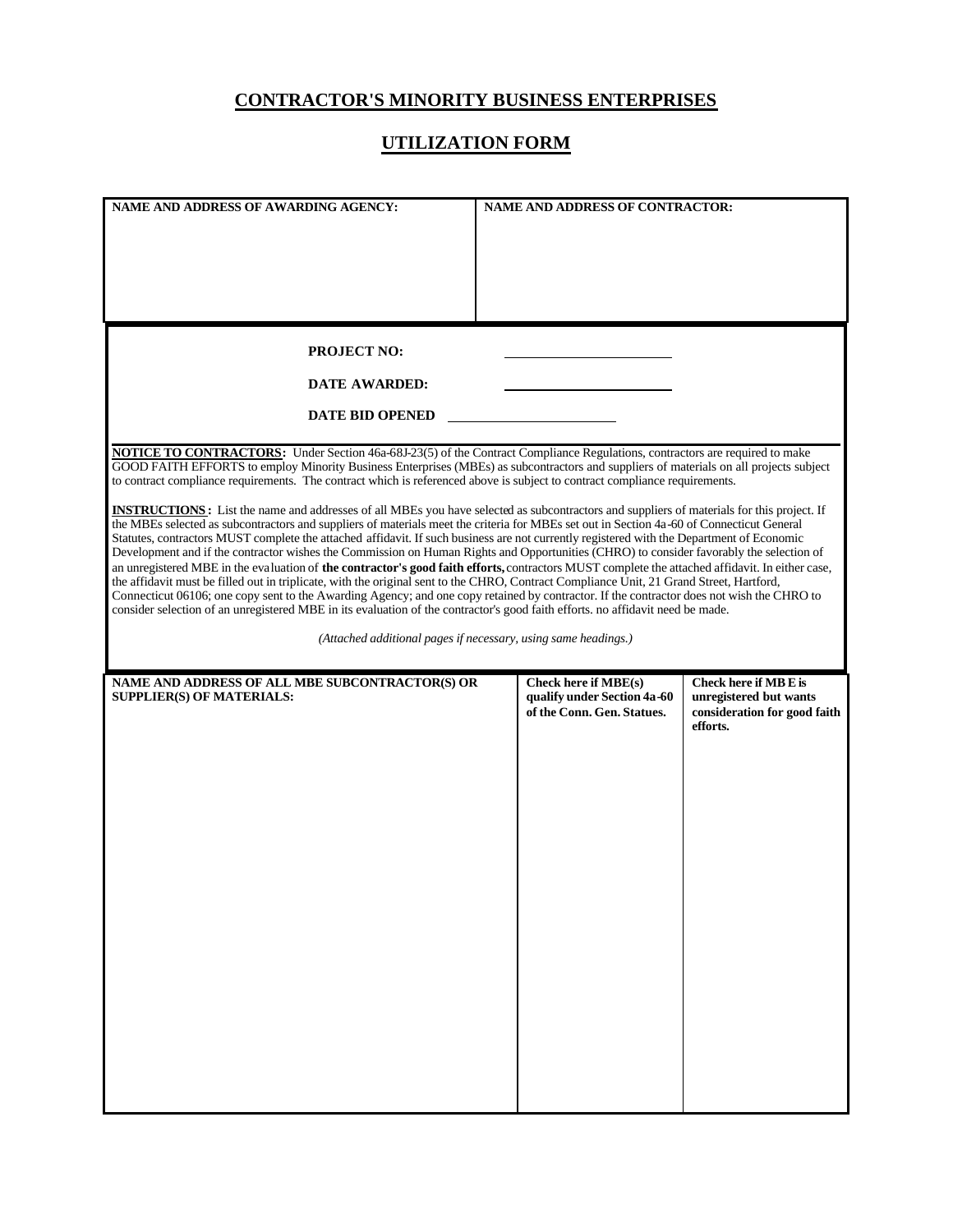This form developed pursuant to Section 46a-68j-23(5) of Regulations of Connecticut state Agencies concerning Contract Compliance.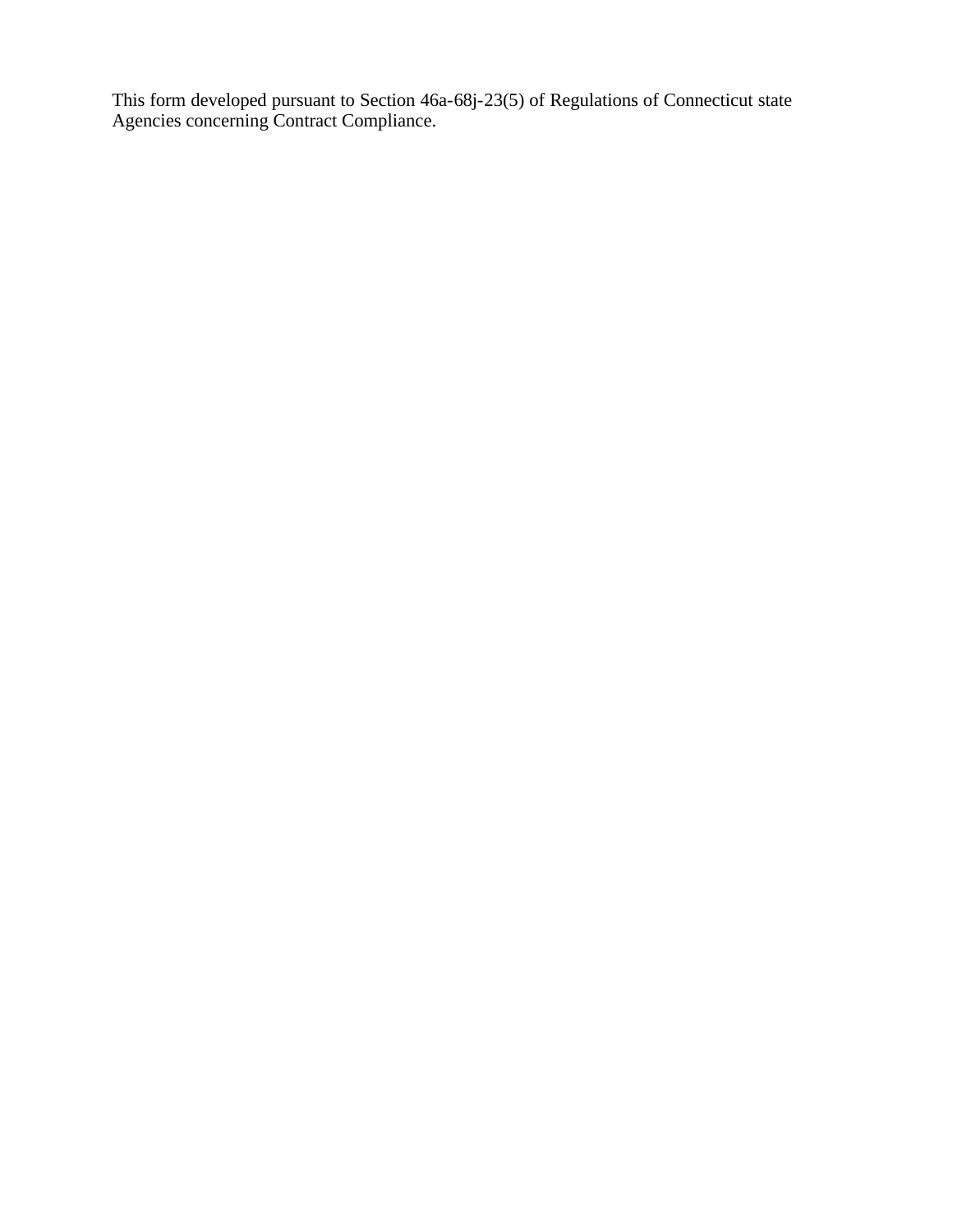### AFFIDAVIT

| (Contractor)                                                                                                                                                                                                                                                                                                                                                                                                         | of which I am the                 |                                                                                                |
|----------------------------------------------------------------------------------------------------------------------------------------------------------------------------------------------------------------------------------------------------------------------------------------------------------------------------------------------------------------------------------------------------------------------|-----------------------------------|------------------------------------------------------------------------------------------------|
| (Title)                                                                                                                                                                                                                                                                                                                                                                                                              |                                   | Certify and affirm:                                                                            |
| /or suppliers of                                                                                                                                                                                                                                                                                                                                                                                                     |                                   | <i>Check if provision applicable:</i> That the following minority business subcontractors and  |
| materials that Contractor Contractor Contract No. with                                                                                                                                                                                                                                                                                                                                                               |                                   |                                                                                                |
|                                                                                                                                                                                                                                                                                                                                                                                                                      |                                   | meet the criteria for Minority Business Enterprises                                            |
| set out in<br>(Awarding Agency)                                                                                                                                                                                                                                                                                                                                                                                      |                                   |                                                                                                |
| Section 4a-60 of the Connecticut General Statutes: Manual Assembly 3.1 Section 4a-60 of the Connecticut General Statutes:                                                                                                                                                                                                                                                                                            |                                   |                                                                                                |
|                                                                                                                                                                                                                                                                                                                                                                                                                      |                                   | (Lists names of Minority Business Enterprises that qualified under current                     |
| statutory requirements)                                                                                                                                                                                                                                                                                                                                                                                              |                                   |                                                                                                |
| following                                                                                                                                                                                                                                                                                                                                                                                                            |                                   | Check if provision applicable: ______ That the _________________________________ has hired the |
|                                                                                                                                                                                                                                                                                                                                                                                                                      | (Contractor)                      |                                                                                                |
| $\frac{1}{\sqrt{1-\frac{1}{2}}\sqrt{1-\frac{1}{2}}\sqrt{1-\frac{1}{2}}\sqrt{1-\frac{1}{2}}\sqrt{1-\frac{1}{2}}\sqrt{1-\frac{1}{2}}\sqrt{1-\frac{1}{2}}\sqrt{1-\frac{1}{2}}\sqrt{1-\frac{1}{2}}\sqrt{1-\frac{1}{2}}\sqrt{1-\frac{1}{2}}\sqrt{1-\frac{1}{2}}\sqrt{1-\frac{1}{2}}\sqrt{1-\frac{1}{2}}\sqrt{1-\frac{1}{2}}\sqrt{1-\frac{1}{2}}\sqrt{1-\frac{1}{2}}\sqrt{1-\frac{1}{2}}\sqrt{1-\frac{1}{2}}\sqrt{1-\frac$ |                                   | minority business subcontractors or suppliers of materials for Contract No.                    |
|                                                                                                                                                                                                                                                                                                                                                                                                                      |                                   | that are not registered with the Department                                                    |
| of<br>(Awarding Agency)<br>Human Rights and                                                                                                                                                                                                                                                                                                                                                                          |                                   | Economic Development, but which should be considered by the Connecticut Commission on          |
|                                                                                                                                                                                                                                                                                                                                                                                                                      |                                   |                                                                                                |
| efforts:                                                                                                                                                                                                                                                                                                                                                                                                             | (Contractor)                      |                                                                                                |
|                                                                                                                                                                                                                                                                                                                                                                                                                      | (List names or unregistered MBEs) |                                                                                                |
|                                                                                                                                                                                                                                                                                                                                                                                                                      |                                   |                                                                                                |

I further certify and affirm that I have read and understand the contract compliance requirements codified at Section 4a-60 and Section 46a-7 1 (d) of the Connecticut General statutes.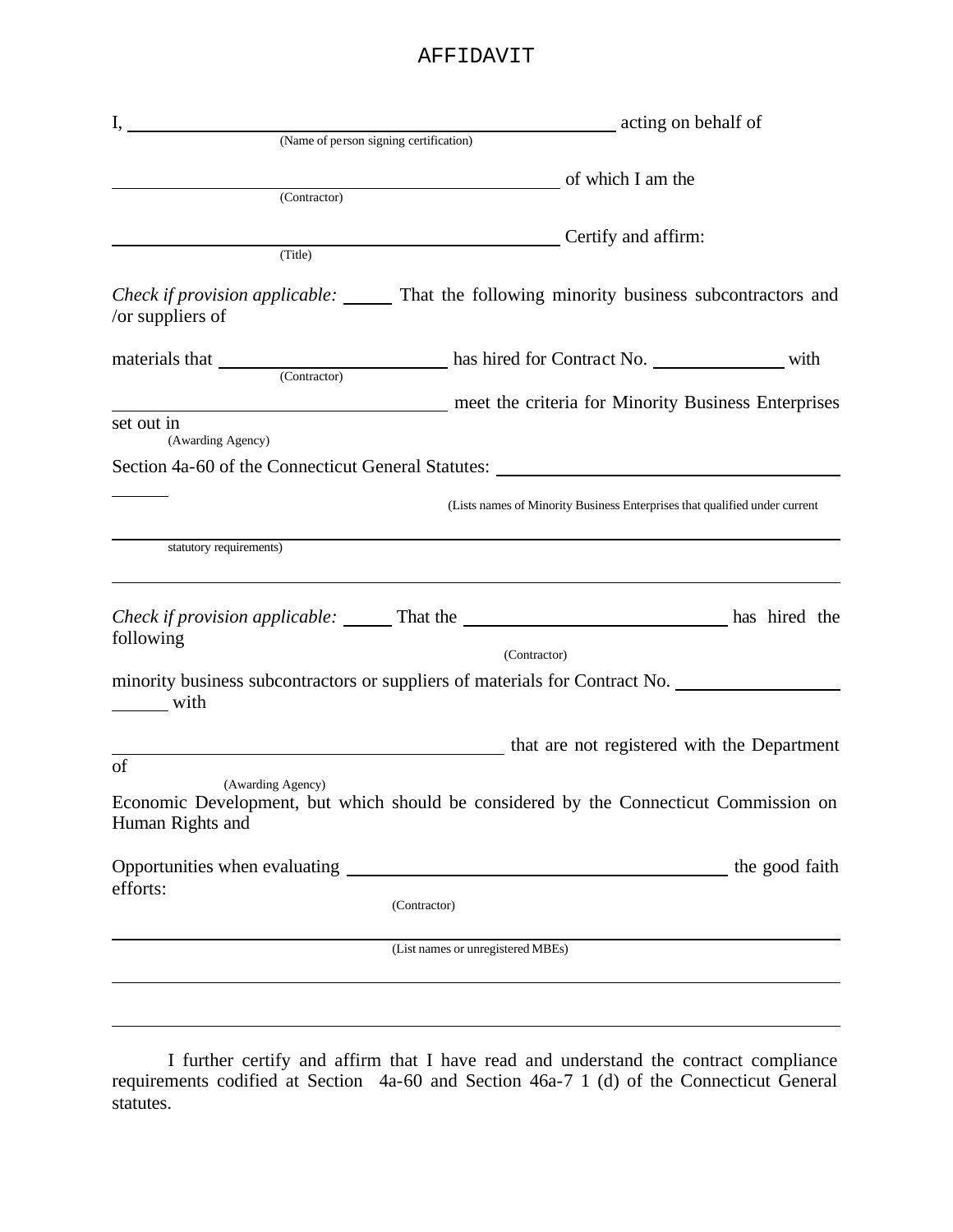I further certify and affirm that I have read and understand the contract compliance Regulations codified at Section 46a-68j-2 I through 43 of the Regulations of Connecticut State Agencies.

I understand that false statements made herein are punishable by law.

|                                                                                                          | (Name of Corporation or Firm)                          |  |  |    |     |
|----------------------------------------------------------------------------------------------------------|--------------------------------------------------------|--|--|----|-----|
|                                                                                                          | (Signature and Title of Official Making the Affidavit) |  |  |    |     |
| Subscribed and sworn to before me, this __________ day of                                                |                                                        |  |  | 19 |     |
|                                                                                                          |                                                        |  |  |    |     |
| Notary Public/Commissioner of the Superior Court                                                         |                                                        |  |  |    |     |
| My Commission Expires                                                                                    |                                                        |  |  |    |     |
| CERTIFICATE OF CORPORATION                                                                               |                                                        |  |  |    |     |
| certify that I am the Secretary of the                                                                   |                                                        |  |  |    |     |
| Corporation named in the foregoing instrument; that I have been duly authorized to affix the seal of the |                                                        |  |  |    |     |
|                                                                                                          |                                                        |  |  |    | who |
| signed said instrument on behalf of the Corporation was then                                             |                                                        |  |  |    |     |

of said Corporation; that said instrument was duly signed for and in behalf of said Corporation by authority of its governing body and is within the scope of its Corporation powers.

(Signature of person Certifying)

(Corporate Seal)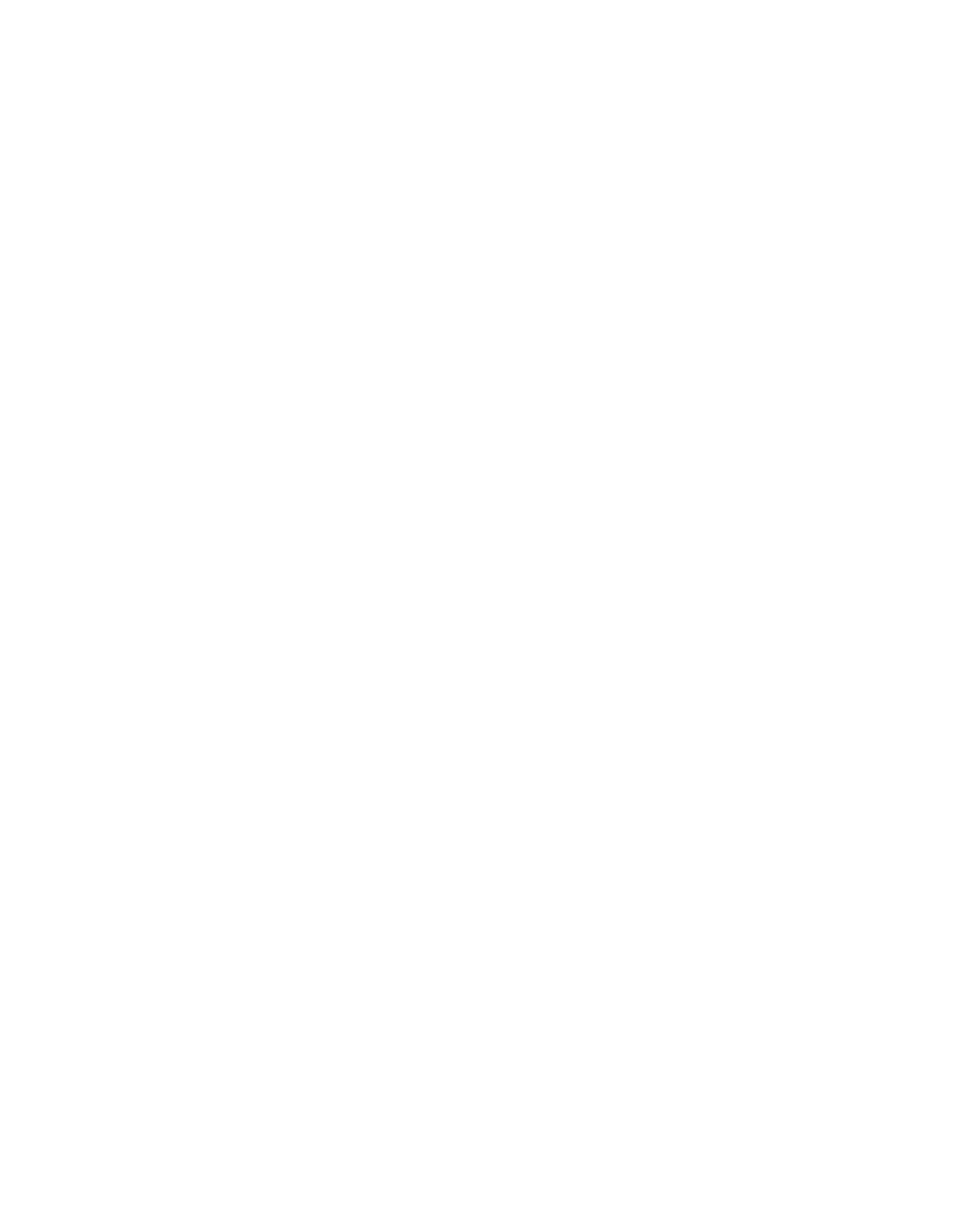**SAMPLE:** *(You may use this as an example or you may use it as your statement by placing it on your letterhead).* 

#### **AFFIRMATIVE ACTION POLICY STATEMENT**

It has always been the policy and will continue to be the strong commitment of and all contractors and subcontractors who do business with to provide equal opportunities in employment to all qualified persons solely on the basis of job-related skills, ability and merit.

will continue to take affirmative action to ensure that no persons are discriminated against with regard to their race, color, sex, sexual orientation, national origin, ancestry, religion, age, physical disability, mental retardation, marital status, present or past history of mental disorder, learning disability or criminal record. Such action includes, but is not limited to, employment, upgrading, demotion or transfer; recruitment or recruitment advertising; layoff or termination; rates of pay or other forms of compensation and selection for training including apprenticeship.

will continue to make good faith efforts to comply with all federal and state laws and policies which speak to Equal Employment Opportunity and Affirmative Action.

Equal Employment Opportunity is essential, but is not enough to guarantee the full and fair employment of minorities, women or other protected classes. Therefore, Affirmative Action is necessary. Affirmative Action is results - oriented programs used to address and overcome the present effects of past discrimination.

Sexual Harassment, another form of sex discrimination, will not be tolerated in the work place. Therefore, engaging in acts of sexual harassment or any other forms of unlawful discrimination will constitute grounds for disciplinary action.